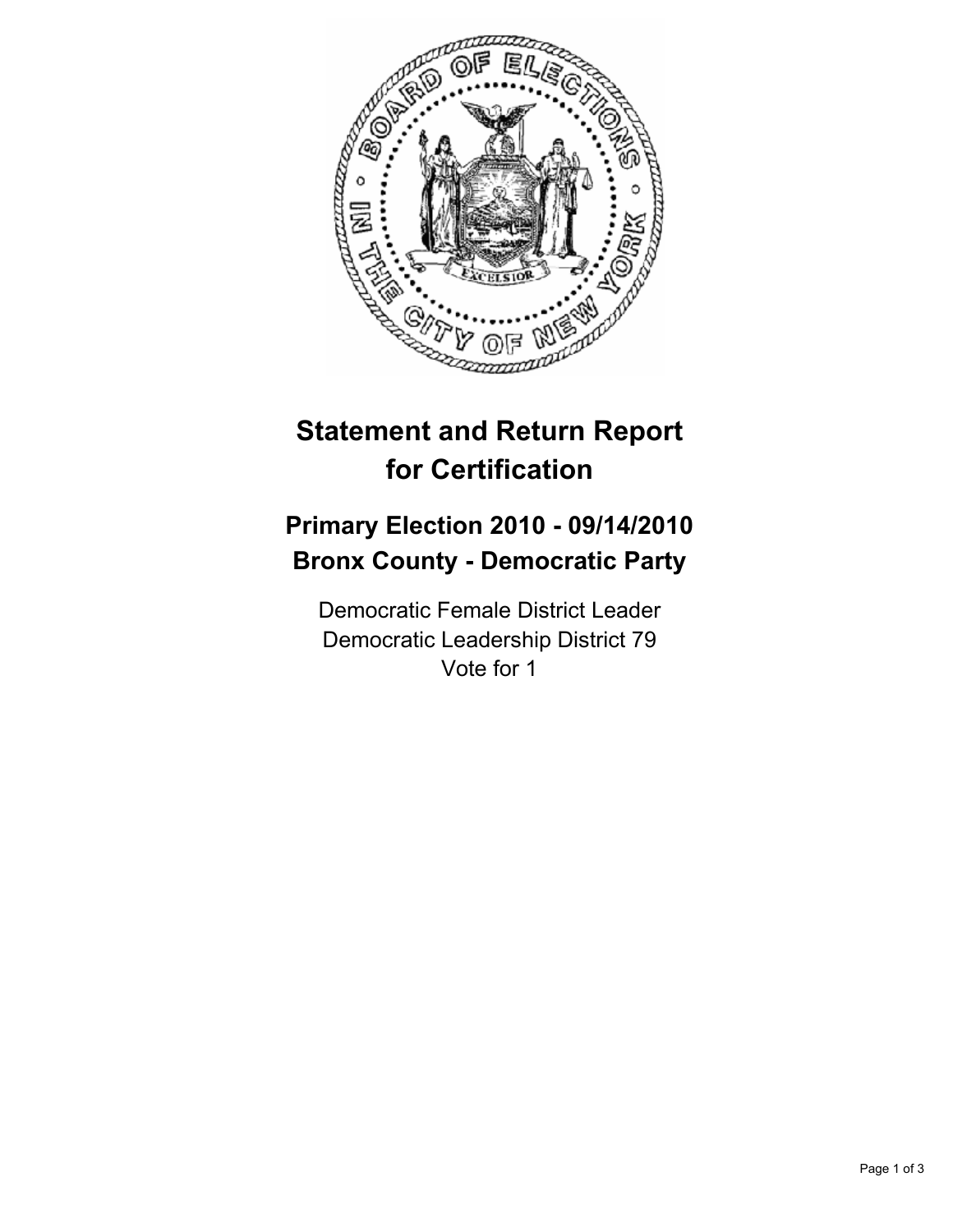

## **Assembly District 79**

| <b>PUBLIC COUNTER</b>            | 4,709 |
|----------------------------------|-------|
| <b>EMERGENCY</b>                 | 0     |
| ABSENTEE/MILITARY                | 87    |
| <b>AFFIDAVIT</b>                 | 64    |
| <b>CYNTHIA L COX</b>             | 2,419 |
| <b>GWENDOLYN PRIMUS</b>          | 1,041 |
| BERNARDA RAMOS (WRITE-IN)        |       |
| CARMEN ARROYO (WRITE-IN)         | 1     |
| CARMEN MORALES (WRITE-IN)        | 3     |
| FEMENINO (WRITE-IN)              | 1     |
| <b>GERALDINE LAMB (WRITE-IN)</b> | 1     |
| <b>GUSTAVO RIVERA (WRITE-IN)</b> |       |
| <b>JOSE RIVERA (WRITE-IN)</b>    | 1     |
| KEN PADILLA (WRITE-IN)           | 1     |
| MICHAEL ROBLES (WRITE-IN)        | 1     |
| NATHERINE ROSS (WRITE-IN)        | 1     |
| NILDA VELAQUEZ (WRITE-IN)        |       |
| RICHARD L. BRODSKY (WRITE-IN)    | 1     |
| STEVESON (WRITE-IN)              |       |
| <b>Total Votes</b>               | 3,475 |